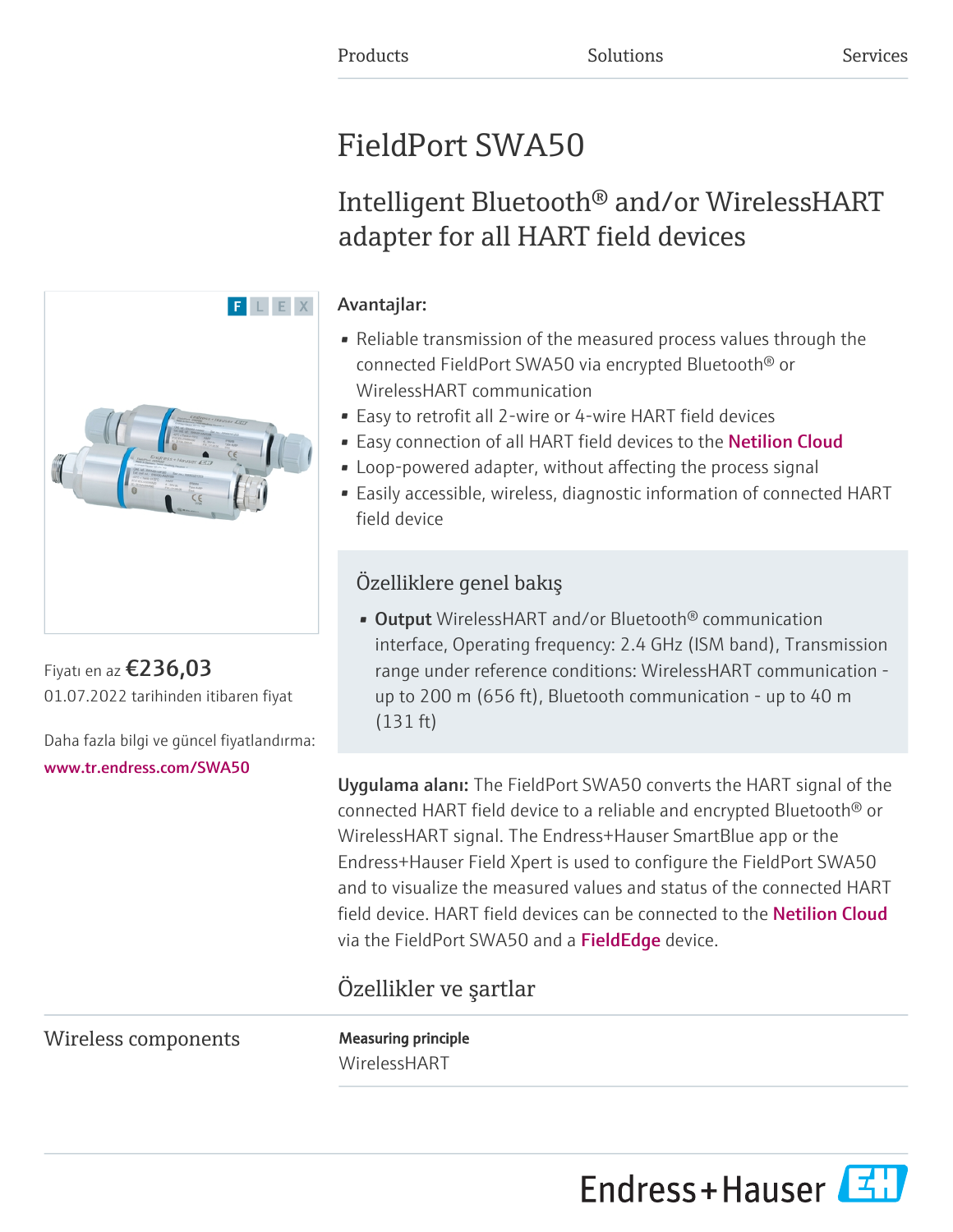#### Wireless components Function

Intelligent WirelessHART and/or Bluetooth® interface module for easy and fast connection to HART devices

#### **Certification**

Non-hazardous area, ATEX, IEC Ex

#### Input

One point-to-point with HART device

#### **Output**

WirelessHART and/or Bluetooth® communication interface, Operating frequency: 2.4 GHz (ISM band), Transmission range under reference conditions: WirelessHART communication - up to 200 m (656 ft), Bluetooth communication - up to 40 m (131 ft)

#### Auxiliary power supply / Loop power supply

Loop-powered 4 to 20 mA

#### Dimensions (wxhxd)

W x H x D: 146 mm x 42 mm x 42 mm (dimensions in mm  $25.4 = 1$  inch)

#### **Software**

Internal software for reading data from HART field devices and communicating over WirelessHART and/or Bluetooth®

#### Operation

Integral via DIP-switches,

Cell Phone configuration via SmartBlue App and Bluetooth®, Field Xpert configuration via Bluetooth® or HART-modem, PC configuration via FieldCare and HART-modem,

PC configuration via FieldCare and WirelessHART Gateway